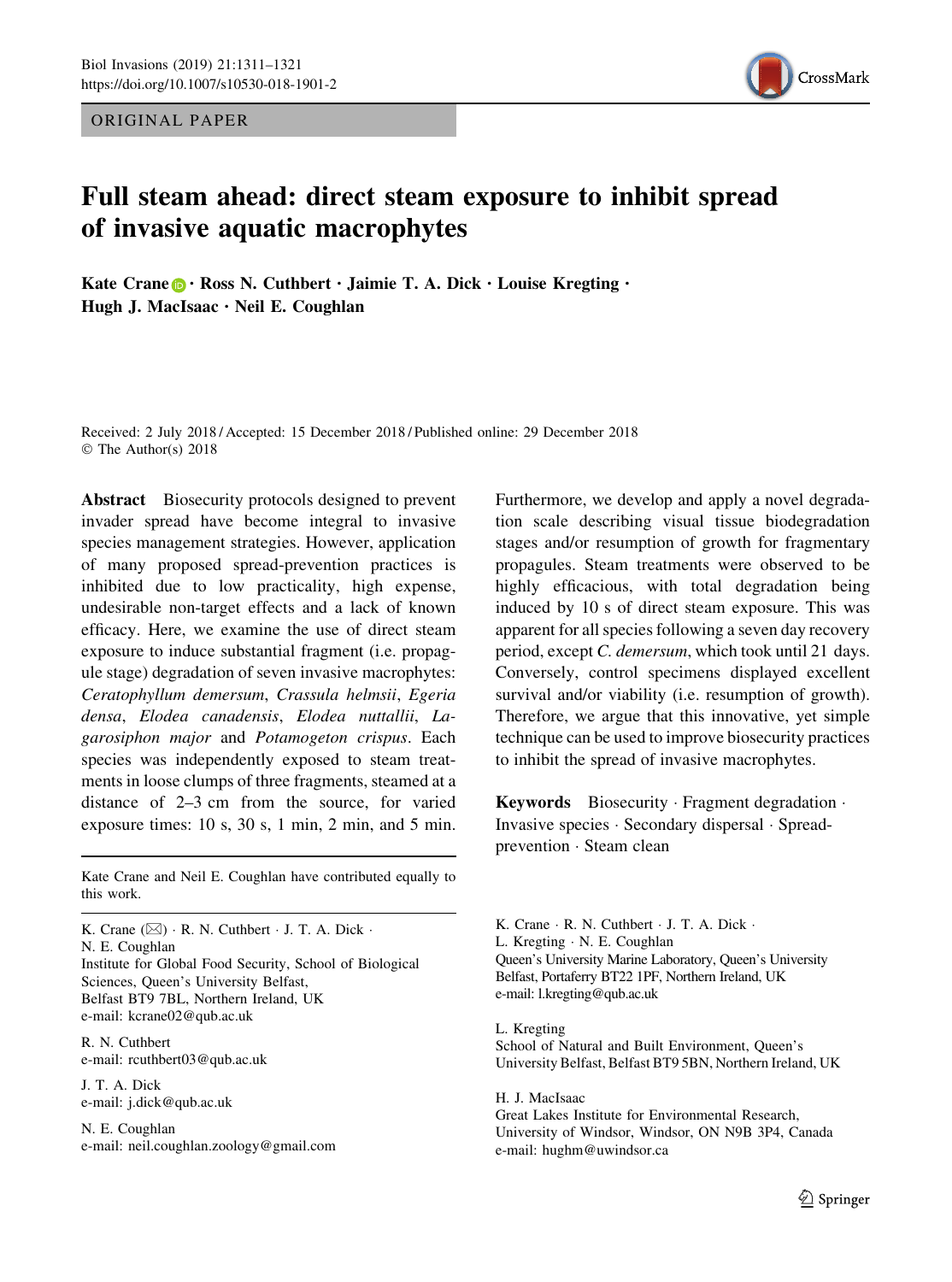# Introduction

Aquatic invasive species (AIS) can adversely impact the physical, chemical and biological processes of freshwater ecosystems (Dudgeon et al. [2006](#page-9-0); Simberloff et al. [2013](#page-10-0); Piria et al. [2017\)](#page-10-0). In particular, invasive macrophytes often represent a substantial economic burden, as large monospecific stands can inhibit recreational and commercial activities and have been shown to escalate flood frequencies (Williams et al. [2010;](#page-10-0) Lafontaine et al. [2013](#page-9-0)). Due to hydrological interconnectedness and exposure to a plethora of natural and anthropogenic vectors, freshwater systems are highly vulnerable to the introduction and spread of invasive species (Dudgeon et al. [2006;](#page-9-0) Banha and Anastácio [2015;](#page-8-0) Banha et al. [2016](#page-8-0); Coughlan et al. [2017a](#page-9-0)). For example, an abundance of AIS have rapidly and repeatedly colonised a variety of both connected and unconnected sites, such as rivers, ponds and lakes (Santamaría [2002;](#page-10-0) Caffrey et al. [2016](#page-9-0); Coughlan et al. [2017b;](#page-9-0) Hussner et al. [2017](#page-9-0)). Although successful overland dispersal of AIS can be facilitated by more mobile organisms (Green [2016](#page-9-0); Coughlan et al. [2017a](#page-9-0)), the underlying mechanisms of assisted dispersal are frequently unknown (Coughlan et al. [2017c](#page-9-0)). However, anthropogenic activities such as angling, boating and the aquatic pet trade are known to have facilitated a substantial portion of AIS introductions (Johnson et al. [2001](#page-9-0); Rothlisberger et al. [2010](#page-10-0); Gallardo and Aldridge [2013](#page-9-0)).

Biosecurity protocols designed to prevent further invader spread have become essential to AIS management strategies (Barbour et al. [2013](#page-8-0); Caffrey et al. [2016;](#page-9-0) Booy et al. [2017](#page-9-0); Coughlan et al. [2017c](#page-9-0); Cuthbert et al. [2018a](#page-9-0), [b\)](#page-9-0). In particular, spreadprevention often represents the most cost effective management option, as eradication and control of established invader populations is often complex, resource-intensive and expensive (Hussner et al. [2017](#page-9-0); Piria et al. [2017](#page-10-0); Coughlan et al. [2018c\)](#page-9-0). Moreover, once established, eradication of AIS populations is notoriously difficult (Kolar and Lodge [2001;](#page-9-0) Briski et al. [2012\)](#page-9-0), with relatively few documented accounts detailing complete eradication of problematic freshwater invaders, such as invasive macrophytes (Beric and MacIsaac [2015;](#page-9-0) Hussner et al. [2017](#page-9-0); Coughlan et al. [2018c\)](#page-9-0). Accordingly, various stakeholder groups actively promote best practice biosecurity protocols such as 'Check, Clean, Dry' to reduce invader spread

(Anderson et al. [2015\)](#page-8-0). Moreover, European Union (EU; Regulation 1143/2014) and United States of America (USA; Safeguarding the Nation from the Impacts of Invasive Species—amendment to Executive Order 13112) legislation requires member territories to enforce spread-prevention of damaging invaders (Coughlan et al. [2017c\)](#page-9-0).

Although various invader population suppression techniques have been studied (Beric and MacIsaac [2015\)](#page-9-0), there often exists only a limited understanding of the relative efficacies of proposed spread-prevention procedures (Barbour et al. [2013;](#page-8-0) Anderson et al. [2015;](#page-8-0) Piria et al. [2017;](#page-10-0) Coughlan et al. [2018a,](#page-9-0) [b,](#page-9-0) [c\)](#page-9-0). In addition, while some methods such as hot water ( $> 45 \degree C$ ) submersion appear to be both highly successful and environmentally-friendly (Anderson et al. [2015;](#page-8-0) Shannon et al. [2018](#page-10-0)), it will likely be difficult and expensive to maintain water at a high enough temperature for prolonged periods of time, especially in the field (Sebire et al. [2018\)](#page-10-0). Moreover, hot water submersion will be problematic for larger equipment items, such as kayaks, canoes, boats, vehicles and trailers. Equally, chemical disinfectant treatments have also been proposed as a suitable mechanism to prevent AIS spread (Barbour et al. [2013](#page-8-0); Cuthbert et al. [2018a,](#page-9-0) [b\)](#page-9-0), however, these methods are not necessarily inexpensive, or environmentally or user-friendly. Therefore, there is an urgent need to develop innovative measures that efficaciously inhibit AIS spread, while being cost-effective, easily applied, and ideally having negligible non-target effects.

Many invasive aquatic macrophytes predominantly reproduce and spread by vegetative propagation, particularly through vegetative fragments (Umetsu et al. [2012;](#page-10-0) Li et al. [2015;](#page-9-0) Redekop et al. [2016](#page-10-0)). Although the dispersal potential of plant fragments (i.e. propagules) will vary among species, exceptionally small  $( \leq 23 \text{ mm}; \text{Coughlan et al. } 2018b)$  $( \leq 23 \text{ mm}; \text{Coughlan et al. } 2018b)$  and even single node stem fragments can display substantial regeneration of biomass (Bickel [2015](#page-9-0); Heidbüchel et al. [2016\)](#page-9-0). Fragmentary propagule creation can occur by either self-induced autofragmentation, or allofragmentation as a result of physical disturbance (Riis et al. [2009](#page-10-0); Heidbüchel et al. [2016\)](#page-9-0). This division of aquatic macrophytes into fragmentary propagules can be facilitated by water currents, herbivory, and anthropogenic activities (Johnson et al. [2001;](#page-9-0) Rothlisberger et al. [2010;](#page-10-0) Bakker et al. [2016](#page-8-0); Hussner et al. [2017\)](#page-9-0). Although tolerance to desiccation will be a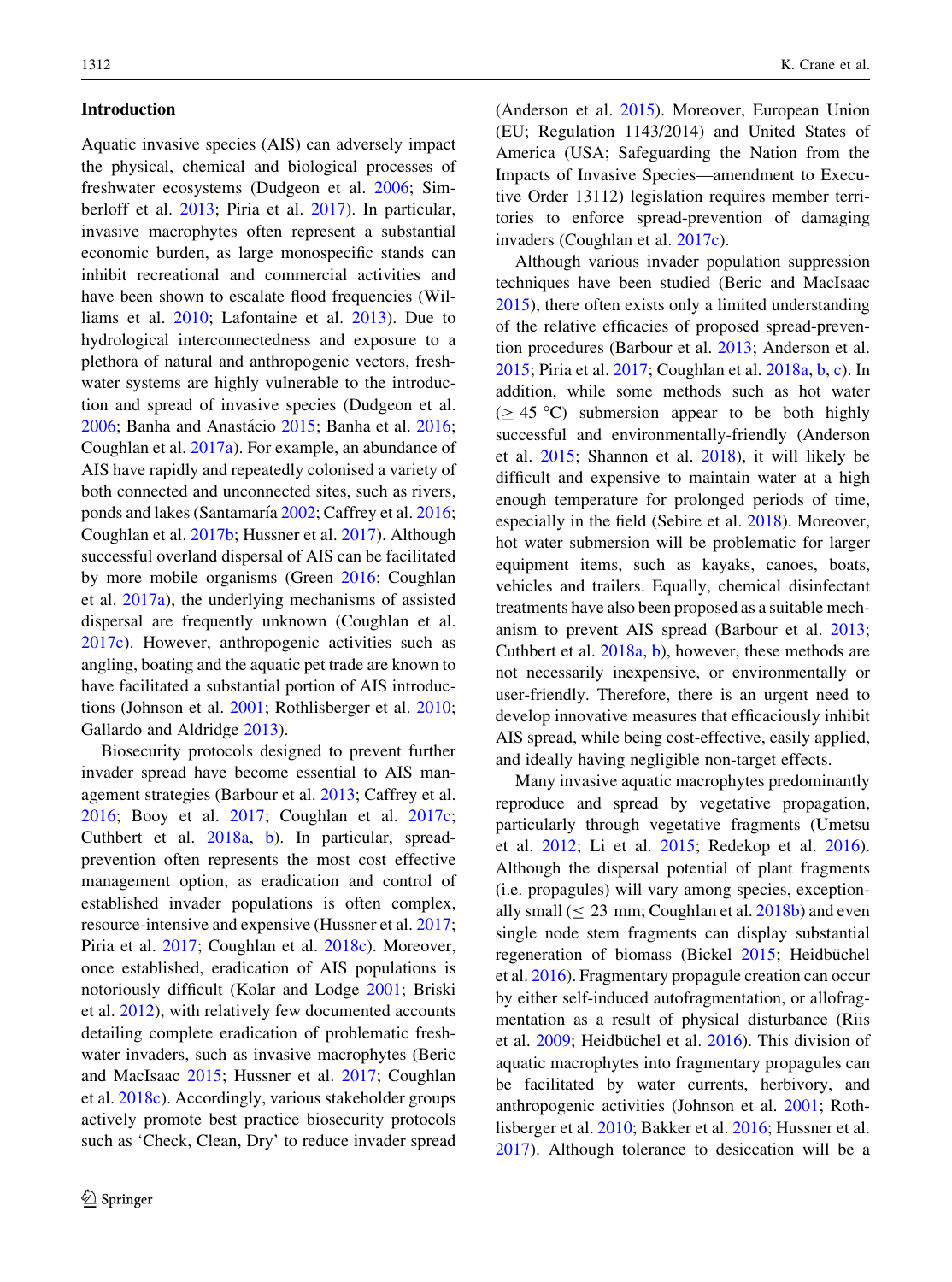limiting factor for successful dispersal (Bruckerhoff et al. [2015](#page-9-0); Evans et al. [2011;](#page-9-0) Bickel [2015;](#page-9-0) Coughlan et al. [2018b\)](#page-9-0), equipment such as fishing nets, watercraft, boat trailers, and towing vehicles continuously facilitate invader overland transport (Johnson et al. [2001;](#page-9-0) Rothlisberger et al. [2010](#page-10-0)). Moreover, although compliance with current best practice biosecurity protocols likely reduces invader spread, visual inspection of some sections of equipment may not be possible, and decontamination methods (e.g. brushing, scraping, high pressure washing, hand-removal) will not necessarily result in complete invader propagule removal or mortality (Rothlisberger et al. [2010](#page-10-0)). In addition, desiccation induced mortality by enacting extended drying times prior to visiting uninvaded waterways may not be feasible (Coughlan et al. [2018b](#page-9-0); Sutcliffe et al. [2018\)](#page-10-0), as many recreational water users rapidly and repeatedly travel short distances between different freshwater sites, and often rapidly travel long-distances (e.g. 260–9500 km) between multiple sites (Anderson et al. [2014;](#page-8-0) De Ventura et al. [2016](#page-9-0)). For example, De Ventura et al. ([2016\)](#page-9-0) found that, when transported overland, 67% of all moored boats are subsequently relaunched within less than two days. Consequently, the risk of continued invader spread remains highly possible, even with adherence to current decontamination protocols.

Accordingly, quantifying survival and viability (i.e. resumption of growth) for plant fragments postexposure to biosecurity treatments will improve knowledge of spread-prevention techniques to decontaminate equipment and inform correct disposal of weeds following removal from infested sites (Barnes et al. [2013](#page-8-0); Bruckerhoff et al. [2015](#page-9-0); Hussner et al. [2017;](#page-9-0) Coughlan et al. [2018b](#page-9-0)). In this study, we examined the efficacy of direct steam exposure to reduce the secondary spread of fragmentary propagules of seven invasive macrophytes. Although limited research has examined the use of steam for the suppression of unwanted terrestrial weed species (Bond and Grundy [2001](#page-9-0); Rask and Kristoffersen [2007\)](#page-10-0), the application of steam as a mechanism to control freshwater invasive macrophytes has not previously been investigated. Recently, however, Coughlan et al. ([2018a](#page-9-0)) demonstrated that thirty seconds of direct steam exposure can cause complete mortality of Asian clams Corbicula fluminea O.F.Müll. Accordingly, it is argued, that steam applications could potentially facilitate improved biosecurity protocols to

prevent the further spread of prolific freshwater invaders. In addition, we further develop the novel fragment degradation scale recently proposed by Cuthbert et al. [\(2018a\)](#page-9-0). The scale facilitates the scoring of fragments based on a simple assessment of visual tissue biodegradation stages and/or resumption of growth. Here, we hypothesised that direct steam exposure will induce substantial fragment degradation, or even mortality, dependent on exposure time.

#### Methods

Survival of invasive macrophyte fragmentary propagules to steam exposure was examined for seven prolific invaders: Ceratophyllum demersum L., Crassula helmsii (Kirk) Cockayne, Egeria densa (Planch.) Casp., Elodea canadensis Michx., Elodea nuttallii (Planch.) H. St. John, Lagarosiphon major (Ridl.) Moss, and Potamogeton crispus L. (Table [1](#page-3-0)). All selected species can asexually reproduce via vegetative fragments, which are frequently observed to be transferred by a variety of anthropogenic vectors such as watercraft, boat trailers and vehicles (see [www.](http://www.cabi.org/isc/) [cabi.org/isc/](http://www.cabi.org/isc/) for further species-specific information).

Source sites, cultivation and preparation

Each species was collected locally throughout Northern Ireland from a variety of lakes and ponds (Table [1](#page-3-0)). Species were separately maintained in the laboratory within aerated aquaria, filled with locally sourced pond water (Lough Cowey: 54° 24′ 41.79″ N;  $5^{\circ}$  32' 25.96" W). Light of 200–250 µmol m<sup>-2</sup> s<sup>-1</sup> was supplied by cool white fluorescent lamps under a 16-h light and 8-h darkness regime. Temperature was maintained at *circa* 13  $\degree$ C. Water was exchanged on a weekly basis. Species displayed excellent survival and sustained growth during a cultivation period of 3 months. All waste invasive plant material was destroyed by autoclaving.

Apical fragments were harvested from mature plants. Where possible, fragments were cut from unbranched sections of stem; however, if present, axillary side shoots and turions were left intact. For most species, fragment length was based on the number of nodes, with specimens cut immediately below the final node (Table [2\)](#page-4-0). However, if plants lacked distinct nodes, an arbitrary length was chosen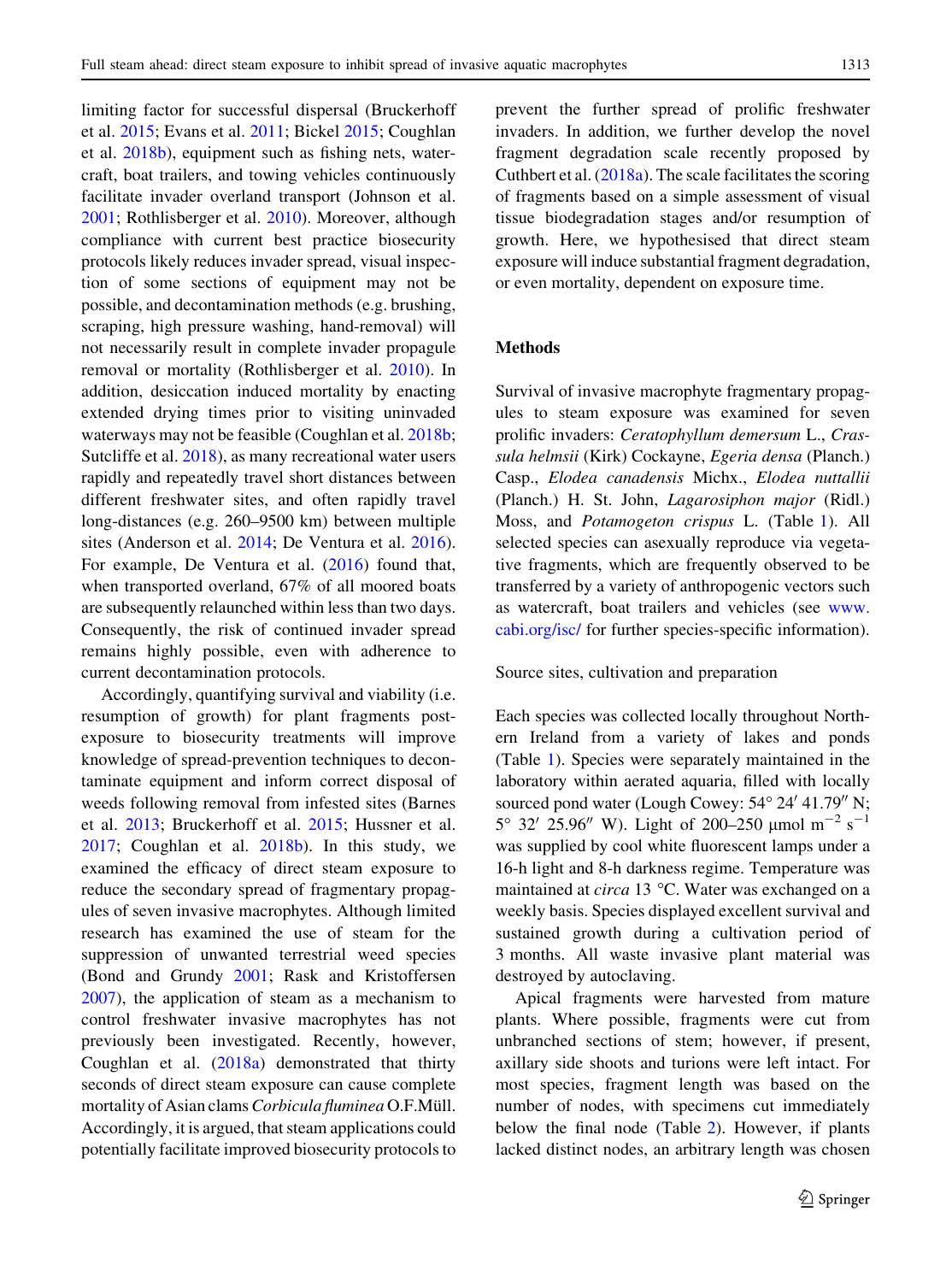| Species                                   | Common name                   | Source site                                        | Non-native range                                                             |
|-------------------------------------------|-------------------------------|----------------------------------------------------|------------------------------------------------------------------------------|
| Ceratophyllum demersum<br>L.              | Coontail                      | Lower Lough Erne<br>54°25′25.7″N:<br>7°41'39.2"W   | New Zealand, invasive in native range                                        |
| Crassula helmsii (Kirk)<br>Cockayne       | Australian swamp<br>stonecrop | Lough Beg<br>54°47′28.6″N:<br>6°28'27.1"W          | Europe, North America, invasive in native range                              |
| Egeria densa (Planch.)<br>Casp.           | Leafy elodea                  | Artificial Pond                                    | Europe, North America, Central America, Caribbean,<br>Oceania                |
|                                           |                               | Dominican College<br>Portstewart                   |                                                                              |
|                                           |                               | $55^{\circ}10'54.1''N$ :<br>$6^{\circ}43'18.3''$ W |                                                                              |
| Elodea canadensis Michx.                  | Canadian<br>waterweed         | Mill Pond                                          | South America, Europe, Africa, Asia, Oceania,                                |
|                                           |                               | Tully Mill                                         | invasive in native range                                                     |
|                                           |                               | 54°15'32.34"N:<br>7°42'50.88"W                     |                                                                              |
| Elodea nuttallii (Planch.)<br>H. St. John | Nuttall's waterweed           | Upper Lough Erne                                   | Europe, Asia                                                                 |
|                                           |                               | Knockninny                                         |                                                                              |
|                                           |                               | 54°13'50.6"N:<br>7°34'14.2"W                       |                                                                              |
| Lagarosiphon major                        | African elodea                | Artificial Pond                                    | Europe, Australia, New Zealand, potentially invasive                         |
| (Ridl.) Moss                              |                               | Portadown Golf Club                                | in native range                                                              |
|                                           |                               | 54°24'14.6"N;<br>6°24'51.3"W                       |                                                                              |
| Potamogeton crispus L.                    | Curly-leaf<br>pondweed        | Mill Pond                                          | North America, New Zealand, Fiji, South America,<br>invasive in native range |
|                                           |                               | Tully Mill                                         |                                                                              |
|                                           |                               | 54°15'32.34"N;<br>7°42'50.88"W                     |                                                                              |

<span id="page-3-0"></span>Table 1 Study species, source site locations and invaded range

See [www.cabi.org/isc/](http://www.cabi.org/isc/) for further species specific information

based on available plant material (L. major,  $60 \pm 0$  mm and *C. demersum*,  $35 \pm 0.6$  mm). Fragments were harvested as required and briefly maintained  $( $30 \text{ min}$ )$  in de-chlorinated tap-water prior to experimental use. Plant fragments were randomly selected from these holding aquaria and excess liquid was gently removed by manually spinning individual fragments, 10 times in both directions, within a handheld centrifugal spinner.

## Experimental steam exposure

Each species was then independently exposed to steam treatments. Groups of three fragments, each placed in parallel on a flat plastic board as a loose clump, were directly exposed to a continuous jet of steam at  $\geq 100$  °C (Bissell<sup>®</sup> Steam Shot Handheld Steam Cleaner) at a distance of 2–3 cm from the spout of the device for:  $10 \text{ s}$ ;  $30 \text{ s}$ ;  $1 \text{ min}$ ;  $2 \text{ min}$ , and  $5 \text{ min}$ (Table [2](#page-4-0);  $n = 3$  replicates for each experimental group). The jet of steam was manoeuvred along the entire length of the fragments for the duration of the assigned exposure time, repeatedly moving in both directions. Due to their relatively large size, fragments of P. crispus were each steamed individually, with three fragments per experimental group, replicated in triplicate overall. Control groups were allowed to air dry for the maximum 5 min treatment period. Post exposure, fragments were allowed to cool for a 10 min period and were then returned to vessels containing 200 ml of de-chlorinated tap-water. Fragment tissue degradation and resumption of growth were assessed following a 7 day recovery period, and in the case of C. demersum, also at 14 and 21 days, using a novel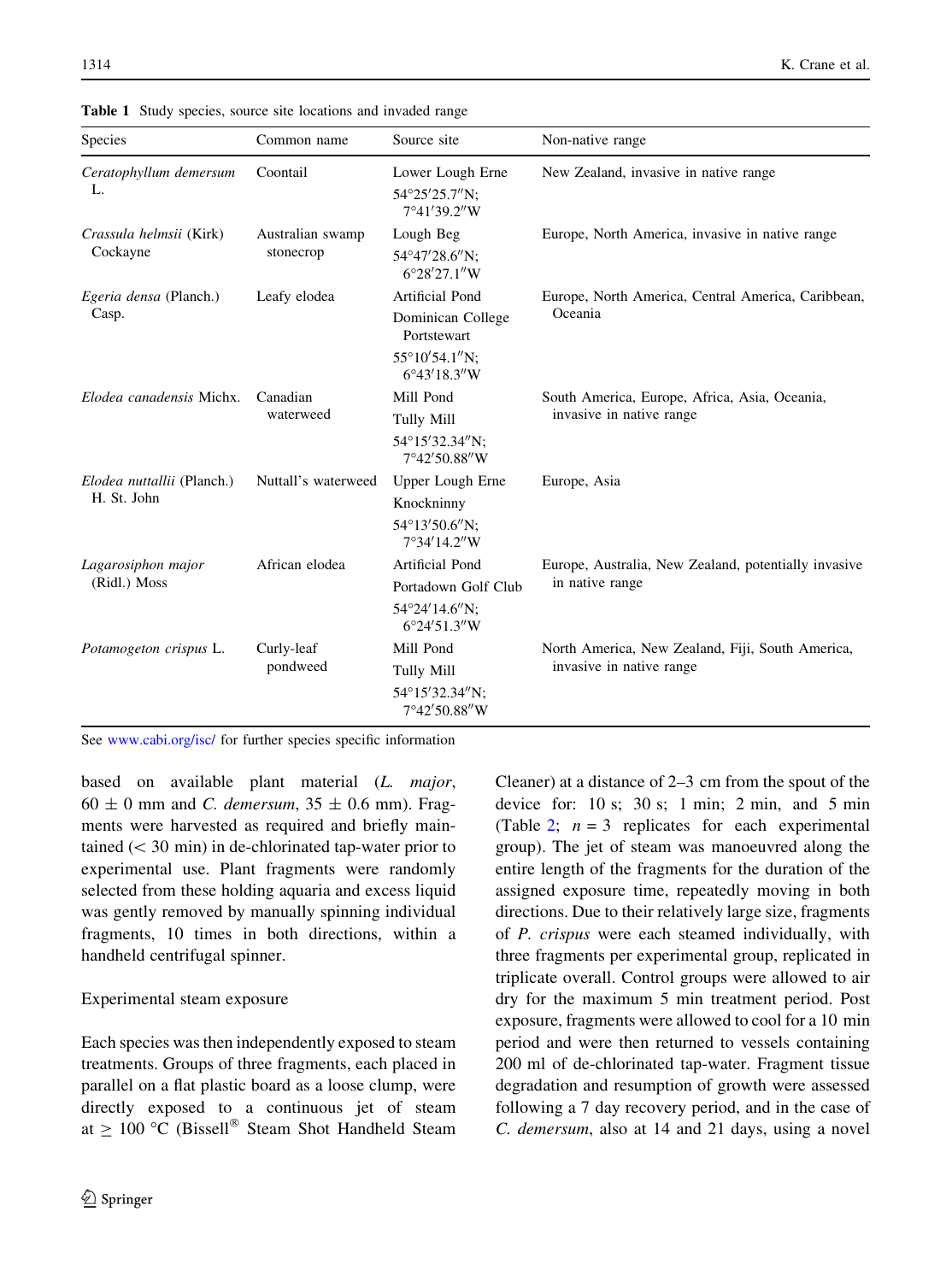| Species                | Node count | Mean $(\pm$ SE) length mm | Mean $(\pm$ SE) weight g | Assessment point |
|------------------------|------------|---------------------------|--------------------------|------------------|
| Ceratophyllum demersum |            | $35.0 \pm 0.6$            | $1.1 \pm 0.05$           | 7, 14, 21 days   |
| Crassula helmsii       | 15         | $69.5 \pm 1.7$            | $0.11 \pm 0.01$          | 7 days           |
| Egeria densa           | 10         | $86.7 \pm 2.5$            | $0.63 \pm 0.02$          | 7 days           |
| Elodea canadensis      | 20         | $100 \pm 10.0$            | $0.27 \pm 0.01$          | 7 days           |
| Elodea nuttallii       | 20         | $100 \pm 10.0$            | $0.17 \pm 0.01$          | 7 days           |
| Lagarosiphon major     |            | $60.0 \pm 0$              | $0.51 \pm 0.02$          | 7 days           |
| Potamogeton crispus    | 6          | $185.6 \pm 4.7$           | $0.86 \pm 0.06$          | 7 days           |

<span id="page-4-0"></span>**Table 2** Summation of species mean fragmentary propagule lengths and weights, treatment durations  $(n = 3)$  and degradation assessment points (i.e. recovery days post exposure) for each focal species

Treatments of direct steam exposure for 10 s, 30 s, 1 min, 2 min and 5 min were employed, with control samples air-dried for a 5 min period

degradation scale (Table 3). A longer observation period of up to 21 days was required for C. demersum, which displayed a slower visible rate of fragment disintegration in relation to the other examined species. The eleven-point degradation scale  $(0-10,$ inclusive), allows for visual estimation of plant degradation and/or viability. Scores of 0–4 accommodate various incremental levels of plant tissue degradation but with resumption of new growth. A score of 5 indicates no deterioration of the plant tissues (other than unavoidable minimal degradation of the fragmentary site) or resumption of growth. Scores of 6–10 denote plant tissue deterioration up to and including complete degradation (i.e. mortality), with no new

growth. The standard conditions for fragmentary growth were *circa* 18  $\degree$ C, with 16:8 light–dark regime at a light intensity of 200–250  $\mu$ mol m<sup>-2</sup> s<sup>-1</sup>, supplied by cool white fluorescent lamps. Due to evaporation, vessels were topped-up every 2–3 days with de-chlorinated tap-water from an aerated source.

#### Statistical analyses

As three fragments were contained within each individual replicate, in order to maximise consideration for potential plant viability in analyses, we selected the single most viable fragment score (i.e. the lowest score observed) from each group as a

Table 3 Degradation scale describing visual tissue biodegradation stages and/or resumption of growth for aquatic macrophyte fragmentary propagules

| Score          | Description                                                                              | Colour code |
|----------------|------------------------------------------------------------------------------------------|-------------|
| 10             | Complete degradation.                                                                    |             |
| 9              | No new shoot and/or root growth present with more than or equal to 90% stem degradation. |             |
| 8              | No new shoot and/or root growth present with more than or equal to 50% stem degradation. |             |
| 7              | No new shoot and/or root growth present with all leaved exhibiting paling or browning.   |             |
| 6              | No new shoot and/or root growth present with paling or browning affecting any leaves.    |             |
| 5              | No new shoot and/or root growth present with degradation at fragmentation site.          |             |
| 4              | New shoot and/or root growth present with more than or equal to 90% stem degradation.    |             |
| 3              | New shoot and/or root growth present with more than or equal to 50% stem degradation.    |             |
| $\overline{2}$ | New shoot and/or root growth present with all leaves exhibiting paling or browning.      |             |
|                | New shoot and/or root growth present with paling or browning affecting any leaves.       |             |
| $\theta$       | New shoot and/or root growth present with degradation at fragmentation site.             |             |

Colour codes relate to the graphical representation of result in Fig. [1](#page-6-0)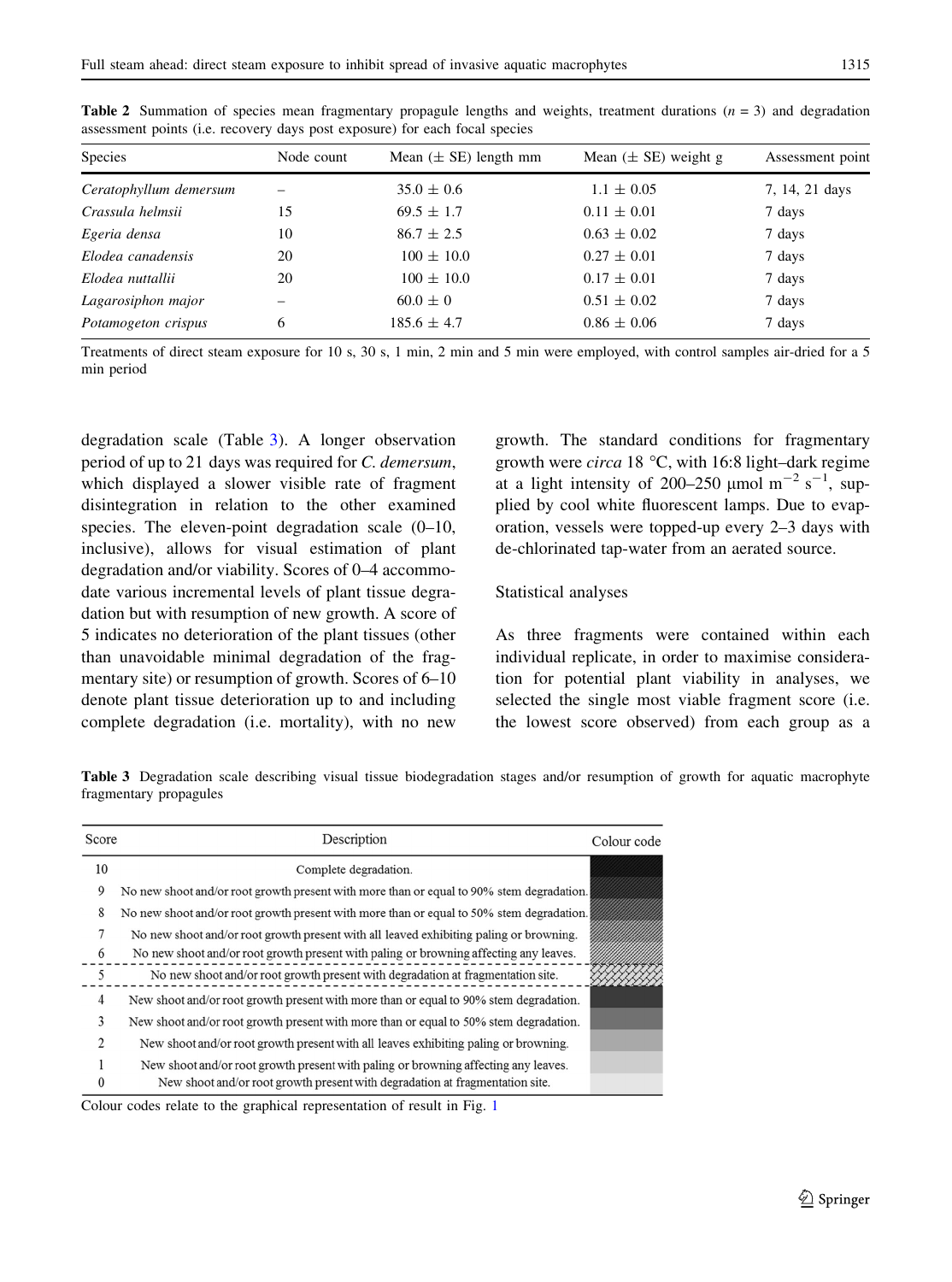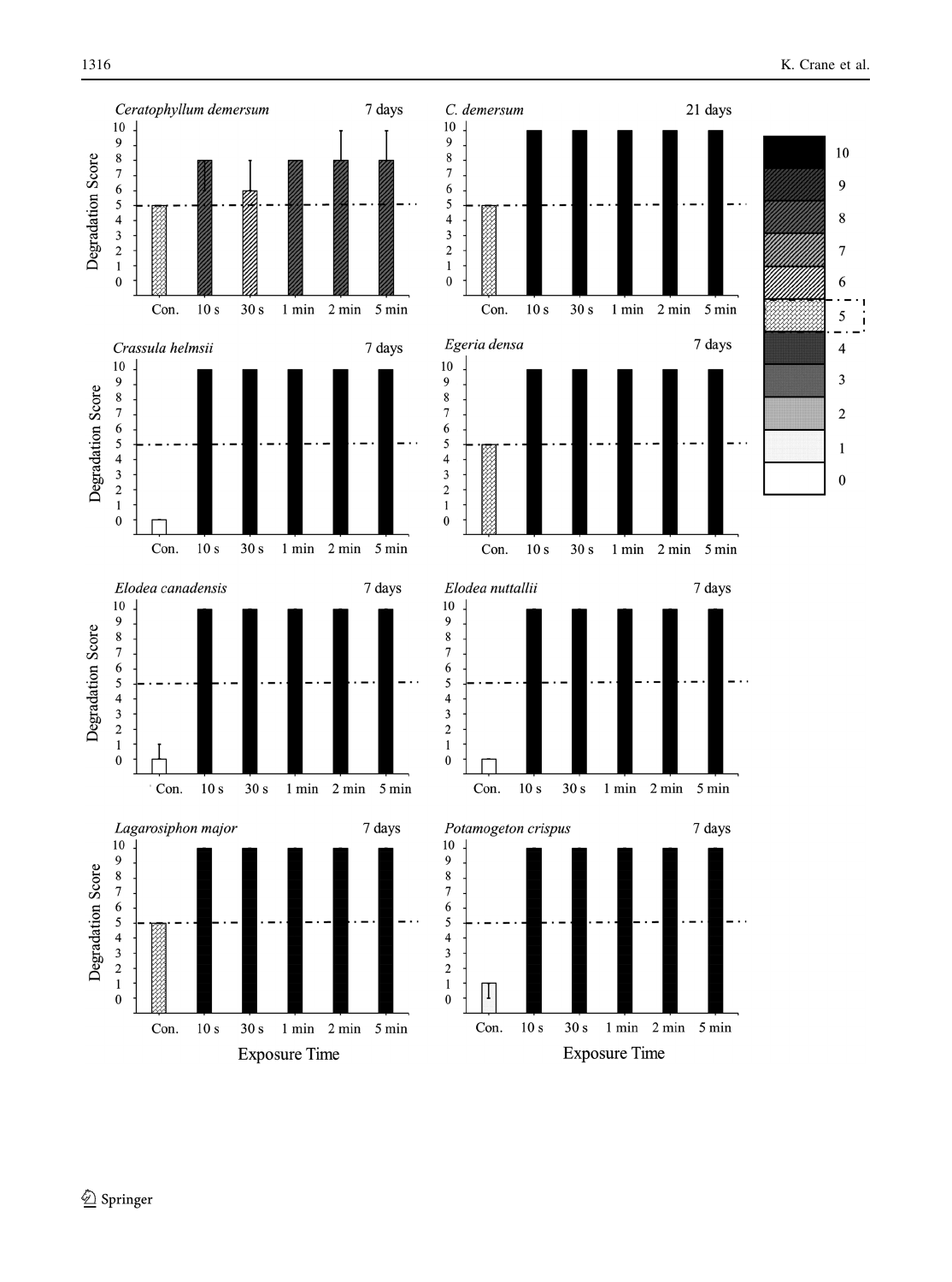<span id="page-6-0"></span> $\blacktriangleleft$  **Fig. 1** Median degradation score describing visual biodegradation stages and/or resumption of growth for aquatic macrophyte fragmentary propagules at 7 or 21 days post exposure to direct steam treatments  $(n = 3)$ . Bars signify minimum and maximum scores attained. The dashed line highlights a score of 5, whereby no meaningful deterioration of the plant tissues or resumption of growth has occurred. Scores of 0–4 portray incremental levels of degradation, while noting the presence of sustained viability. Scores of 6–10 denote plant tissue deterioration stages which lack of viability in relation to the resumption of new growth. See Table [3](#page-4-0) for description of the score categories

nominated data point. Statistical analyses were performed using R v3.4.2 (R Core Team [2017](#page-10-0)). We analysed the final scaled tissue degradation scores for each plant species, obtained at 7 or 21 days, as ordinal data using Kruskal–Wallis rank sum tests with respect to 'steam exposure time' i.e. 10 s; 30 s; 1 min; 2 min, and 5 min, and this included the control groups.

## Results

Overall, treatment with steam significantly induced fragment degradation (for all plant species  $\gamma^2 = 17.00$ ,  $df = 5$ ,  $P = 0.005$ . Fragmentary propagules for almost all of the examined species displayed total degradation (i.e. a score of 10) at 7 days post-exposure to steam treatments lasting 10 s or longer (Fig. 1). Ceratophyllum demersum fragment degradation increased incrementally between days 7, 14 and 21 (Fig. 1). At 14 days, C. demersum had not yet displayed complete degradation. At this time, 10 s, 30 s and 1 min treatments scored a median degradation score of 9, while fragments exposed to 2 min steam treatments scored 10. Final confirmation of C. demersum mortality was observed at 21 days for steam exposure durations of 10 s or longer (Fig. 1).

Control specimens for all species displayed survival (i.e. a score of 5, with expected minimal degradation at the site of stem fragmentation only), and in most cases viability in relation to resumption of growth (score  $\leq$  4). After 7 days controls of C. helmsii, E. canadensis and E. nuttallii showed no decline and scored 0 on the degradation scale, having new shoot and/or root growth present with only minor degradation at the fragmentation site. Controls of C. demersum, E. densa and L. major also showed no signs of decline (with expected minimal degradation at site of stem fragmentation) and, despite not having resumed growth, appeared healthy. P. crispus displayed minor browning on some leaves but had resumed growth.

## **Discussion**

Direct steam exposure lasting 10 s achieved a score of 10 on the degradation scale, whereby the complete degradation of fragmentary propagules was achieved. Complete degradation was observed for all examined aquatic macrophytes following a 7 day assessment period, with the exception of C. demersum which took up to 21 days to display full degradation. The slower visual degradation of C. demersum was likely due its more rigid stem morphology, relative to the other examined species. For all species, given the total lack of viability shown following the 7 day recovery period, it appears that steam treatments caused rapid, if not immediate, mortality of the specimens. Accordingly, our results indicate that direct steam exposure is a highly efficacious method of inducing propagule mortality. Although the mechanical stress of stem fragmentation may have contributed to increased degradation, we consider this unlikely given the complete survival (score  $\leq$  5) and, in most cases, the resumption of growth (score  $\leq$  4) was observed across control samples. Moreover, fragmentary propagules with apical tips generally have greater colonization and regeneration abilities, and higher growth rates than fragments which lack an apical tip (Riis et al. [2009](#page-10-0); Umetsu et al. [2012\)](#page-10-0). Therefore, as the present study only examined fragments with apical tips, it appears that brief steam application will further reduce invasive macrophyte spread and induce mortality of fragmentary propagules.

Although small sized propagules can result in enhanced species spread, larger fragments will likely retain a greater capacity for survival (Hoffmann et al. [2014;](#page-9-0) Kuntz et al. [2014;](#page-9-0) Li et al. [2015](#page-9-0); Redekop et al. [2016\)](#page-10-0). Here, we examined relatively large fragmentary propagules given that larger fragments are likely to have a greater capacity for growth resumption (Jiang et al. [2009\)](#page-9-0) and mitigate lateral growth reductions driven by apical dominance (Cline [1991](#page-9-0)). However, the size of plant propagules examined in the present study is still likely within the range capable of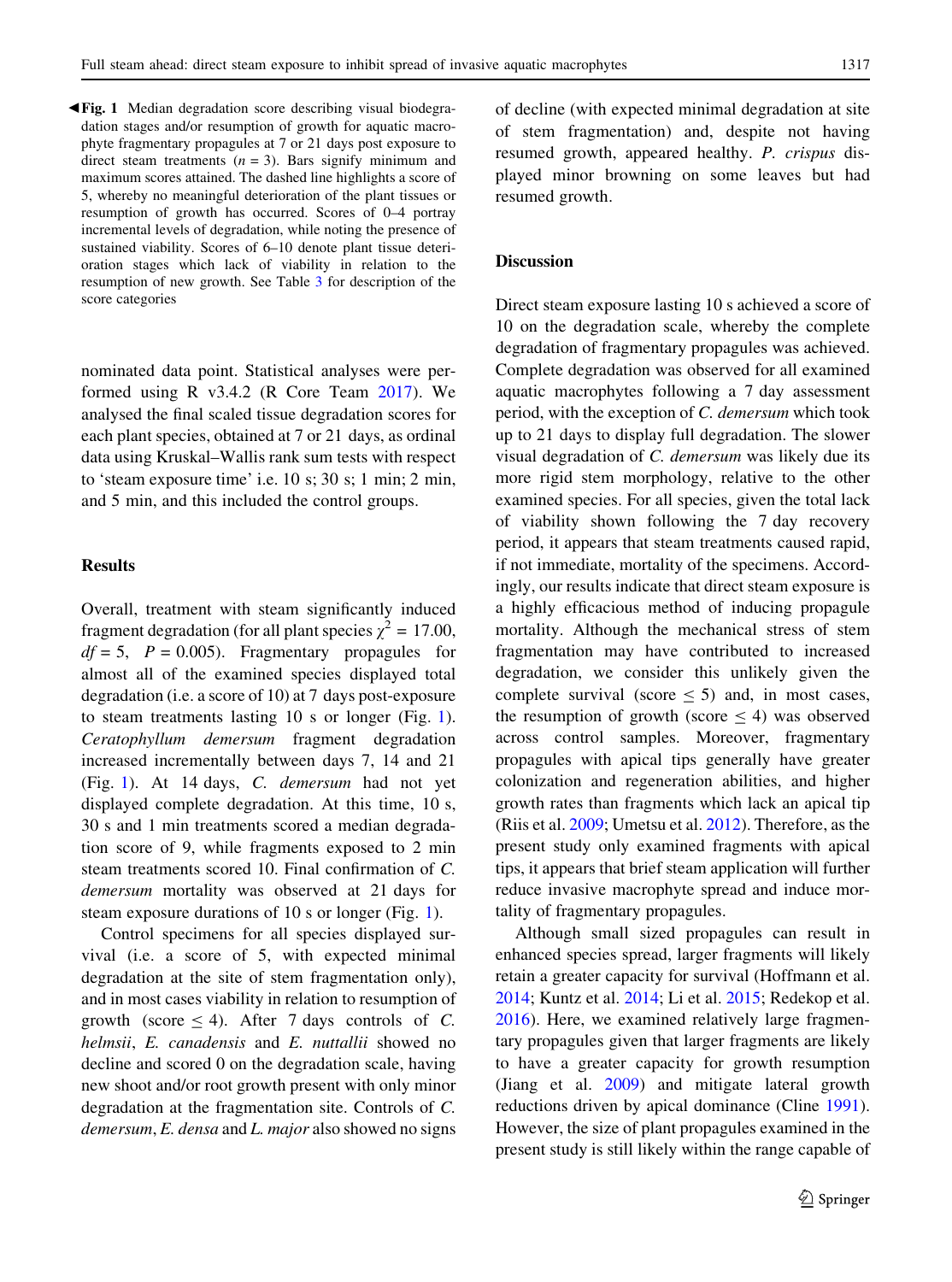surviving transportation by human-mediated vectors (Barrat-Segretain et al. [1998;](#page-8-0) Coughlan et al. [2018b](#page-9-0)). It is plausible that longer steam applications may be required for larger fragments, for species which display a relatively thicker fragmentary mid-stem, and those which have more robust emergent life stages. Moreover, large clumps of plant material, such as longer stems coiled into several layers, may display increased resistance to steam applications. This potential resistance to direct steam exposure follows general physical principles, as larger clumps should have a lower surface area to volume ratio than single stems, and thus lower evaporative loss (Bruckerhoff et al. [2015](#page-9-0)). Therefore, length of exposure time needed to induce complete mortality in such scenarios requires confirmation.

Previously, Rothlisberger et al. ([2010\)](#page-10-0) observed that visual inspection and hand removal can reduce adhering macrophytes on trailered boats by  $88\% \pm 5\%$  (mean  $\pm$  SE), while decontamination using high-pressure and low-pressure washing resulted in macrophyte removal rates of  $83\% \pm 4\%$ and  $62\% \pm 3\%$ , respectively. However, these commonly promoted and utilised methods of decontamination did not result in the complete removal of macrophyte biomass, nor likely induce complete mortality of viable propagules. Interestingly, immersion in hot water (45  $^{\circ}$ C) for 15 min can induce up to 100% mortality of some AIS (Anderson et al. [2015](#page-8-0)). However, this method only induced 90% mortality for specimens of C. helmsii, while our application of direct steam exposure rapidly induced 100% mortality at 10 s exposure. Shorter submergence times in higher water temperatures ( $\geq 50$  °C) can also result in substantial, if not complete AIS mortality (Shannon et al. [2018\)](#page-10-0). While hot water at 45  $^{\circ}$ C represents a safe and simple decontamination method, application of steam should present no greater risk than the use of high-pressure washers if appropriate care is taken with users being risk aware. In particular, while the apparent excellent potential of hot water should be further explored, steam applications could provide for effective biosecurity when immersion into hot water may not be feasible, such as large nets and watercraft.

Although previous studies have proposed the use of chemical biosecurity protocols (Barbour et al. [2013](#page-8-0); Cuthbert et al. [2018a](#page-9-0)), the simple non-chemical method of steam applications may provide for an effective, efficient, environmentally-friendly and relatively inexpensive method of spread-prevention. Equally, steam treatments represent a negligible environmental hazard in relation to non-target effects, which can occur through spillage or mismanagement of chemical treatments. Accordingly, additional research to further examine the efficacy of steam to induce mortality for all life stages of a wide range of current, emerging and potential AIS would be highly beneficial. In particular, understanding the susceptibility of juvenile stages (e.g. seeds, spores, eggs, ephippia, gemmules, statoblasts, cysts or veligers) to steam treatments is an essential aspect of further research. Many of these microscopic juvenile life stages can be frequently dispersed, difficult to detect and often remain impervious to suboptimal conditions and resistant to desiccation for long periods of time (Banha et al. [2016;](#page-8-0) Coughlan et al. [2017a](#page-9-0)). Moreover, determination of the efficacy of steam treatments to prevent the continued worldwide spread of damaging aquatic parasites and pathogens, such as inter alia the salmon fluke, Gyrodactylus salaris (Sandodden et al. [2018\)](#page-10-0), the crayfish plague, Aphanomyces astaci (Svoboda et al. [2017\)](#page-10-0), and amphibian ranaviruses (Price et al. [2017](#page-10-0)), is urgently required. Many of these organisms can disperse between non-hydrologically connected watercourses, with anthropogenic activities being linked to their continued spread and persistence (Price et al. [2017](#page-10-0); Sandodden et al. [2018](#page-10-0); Svoboda et al. [2017](#page-10-0)).

To ascertain if biosecurity steam treatments may provide for a new method of AIS spread-prevention, trials evaluating the efficacy of in situ steam treatments to clean and decontaminate equipment which can transport AIS (e.g. nets, boats) would also be informative. Equally, subsequent assessment of survival and viability for any AIS removed from equipment by steam treatment would also be worthwhile. Moreover, the use of innovative biosecurity methods, such as steam treatments, to prevent the spread and aid removal of invasive marine biofouling organisms warrants examination. Globally, biofouling by invasive marine organism remains a problematic issue. Although, international regulations seek to impede the transfer biofouling organisms by the shipping industry, recreational maritime yachts, which often travel intra-regionally between marinas, remain substantial and poorly regulated vectors of biofouling invaders (Peters et al. [2017](#page-10-0)).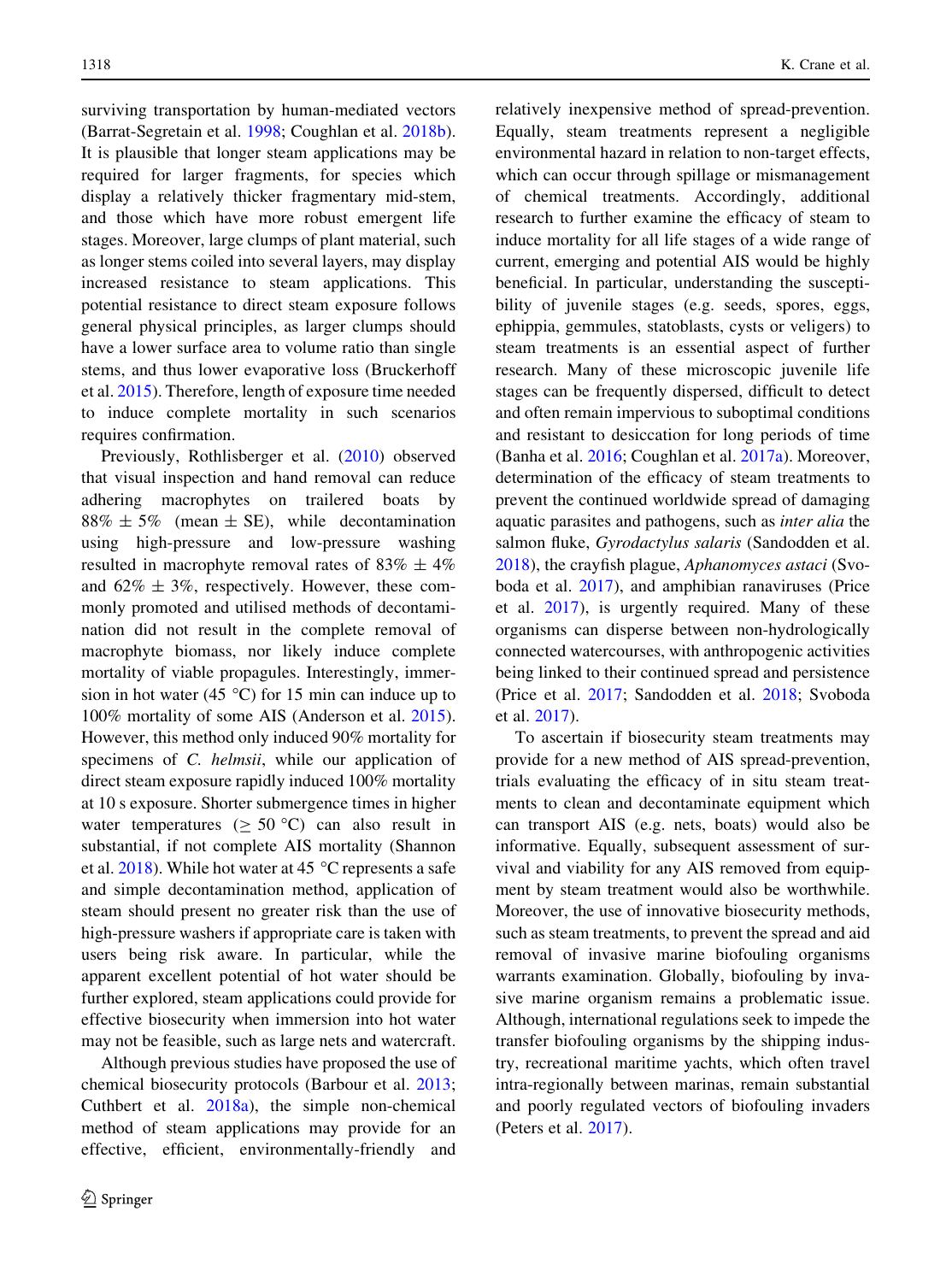<span id="page-8-0"></span>The promising results presented here suggest direct steam applications could be used to enhance biosecurity protocols to prevent the further spread of invasive aquatic macrophytes. As compliance with best practice protocols can be low (Anderson et al. 2014), with stakeholders often experiencing a lack of clear guidance (Sutcliffe et al. [2018](#page-10-0)), increased emphasis should be allocated to the systematic examination of equipment, followed by removal of adhering materials using only the most efficacious biosecurity treatments (Coughlan et al. [2018b\)](#page-9-0). Installation of both industrial or household steam cleaning devices at frequently visited areas and points of entry (e.g. angling stations, harbours and boat ramps) may facilitate utilisation of a simple, environmentally-friendly, cost-effective, but a highly efficacious biosecurity protocol. These steam decontamination facilities could mimic the design of car-wash stations (Coughlan et al. [2018a](#page-9-0)), and could potentially be operated by a trained attendant, be selfservice, or automated for vehicles and trailered boats to pass through. In addition, as industrial steam cleaners can produce large volumes of steam, at higher pressures and temperatures than household steamers (e.g., 10–12 Bar;  $\geq$  180 °C), these devices are more likely to facilitate the improved decontamination of large and more structurally complex equipment, such as boats and trailers. Longer device lances or flexible tubes could also be used to deliver steam applications into structural areas difficult to decontaminate by using conventional biosecurity methods alone. Increased steam temperature and pressure may also provide for efficacious decontamination of equipment at greater distances from the spout, beyond the 2–3 cm distance examined in this study. However, further research is required to ascertain minimum steam exposure times, distance from spout, practicality of in-field applications, and the effect of steam on larger fragmentary clumps with greater biomass.

Overall, steam applications present a promising decontamination method that has potential to improve biosecurity protocols for the spread-prevention for a range of 'hitch-hiking' AIS, such as macrophytes, amphipod crustaceans, bivalves and gastropods (Coughlan et al. [2018a\)](#page-9-0). Accordingly, further examination, promotion and adoption of steam cleaning by biosecurity campaigns, stakeholder groups, and practitioners should be encouraged and incorporated into relevant legislation, with subsequent enforcement in relation to all water users.

Acknowledgements KC is supported through contributions from Queen's University Belfast, the University of Windsor, McGill University and Waterways Ireland. RNC acknowledges support from Department for the Economy (DfE), Northern Ireland. JTAD and NEC are supported by the Irish EPA research grant 2015-NC-MS-4. We also thank NERC. We particularly thank Mánus Cunningham, Dr Lawrence Eagling, Simon Exley, Emma Gorman and James Dickey for their helpful contributions.

Author contributions KC and NEC proposed the study; KC, NEC and RNC designed the experiment; KC and NEC conducted the experiment; RNC performed data analysis; all authors contributed to writing the manuscript, which was led by NEC.

Open Access This article is distributed under the terms of the Creative Commons Attribution 4.0 International License ([http://](http://creativecommons.org/licenses/by/4.0/) [creativecommons.org/licenses/by/4.0/\)](http://creativecommons.org/licenses/by/4.0/), which permits unrestricted use, distribution, and reproduction in any medium, provided you give appropriate credit to the original author(s) and the source, provide a link to the Creative Commons license, and indicate if changes were made.

#### References

- Anderson LG, White PCL, Stebbing PD, Stentiford GD, Dunn AM (2014) Biosecurity and vector behaviour: evaluating the potential threat posed by anglers and canoeists as pathways for the spread of invasive non-native species and pathogens. PLoS ONE 9:e92788. [https://doi.org/10.1371/](https://doi.org/10.1371/journal.pone.0092788) [journal.pone.0092788](https://doi.org/10.1371/journal.pone.0092788)
- Anderson LG, Dunn AM, Rosewarne PJ, Stebbing PD (2015) Invaders in hot water: a simple decontamination method to prevent the accidental spread of aquatic invasive non-native species. Biol Invasions 17:2287–2297
- Bakker ES, Wood KA, Pagès JF, Veen GF, Christianen MJA, Santamaría L, Nolet BA, Hilt S (2016) Herbivory on freshwater and marine macrophytes: a review and perspective. Aquat Bot 135:18–36
- Banha F, Anastácio PM (2015) Live bait capture and crayfish trapping as potential vectors for freshwater invasive fauna. Limnologica 51:63–69
- Banha F, Gimeno I, Lanao M, Touya V, Durán C, Peribáñez M, Anastácio P (2016) The role of waterfowl and fishing gear on zebra mussel larvae dispersal. Biol Invasions 18:115–125
- Barbour JH, McMenamin S, Dick JTA, Alexander ME, Caffrey JM (2013) Biosecurity measures to reduce the spread of the invasive freshwater Asian clam, Corbicula fluminea (Müller, 1774). Manag Biol Invasion 4:219-230
- Barnes MA, Jerde CL, Keller D, Chadderton WL, Howeth JG, Lodge DM (2013) Viability of aquatic plant fragments following desiccation. Invasive Plant Sci Manag 6:320–325
- Barrat-Segretain MH, Bornette G, Hering-Vilas-Bôas A (1998) Comparative abilities of vegetative regeneration among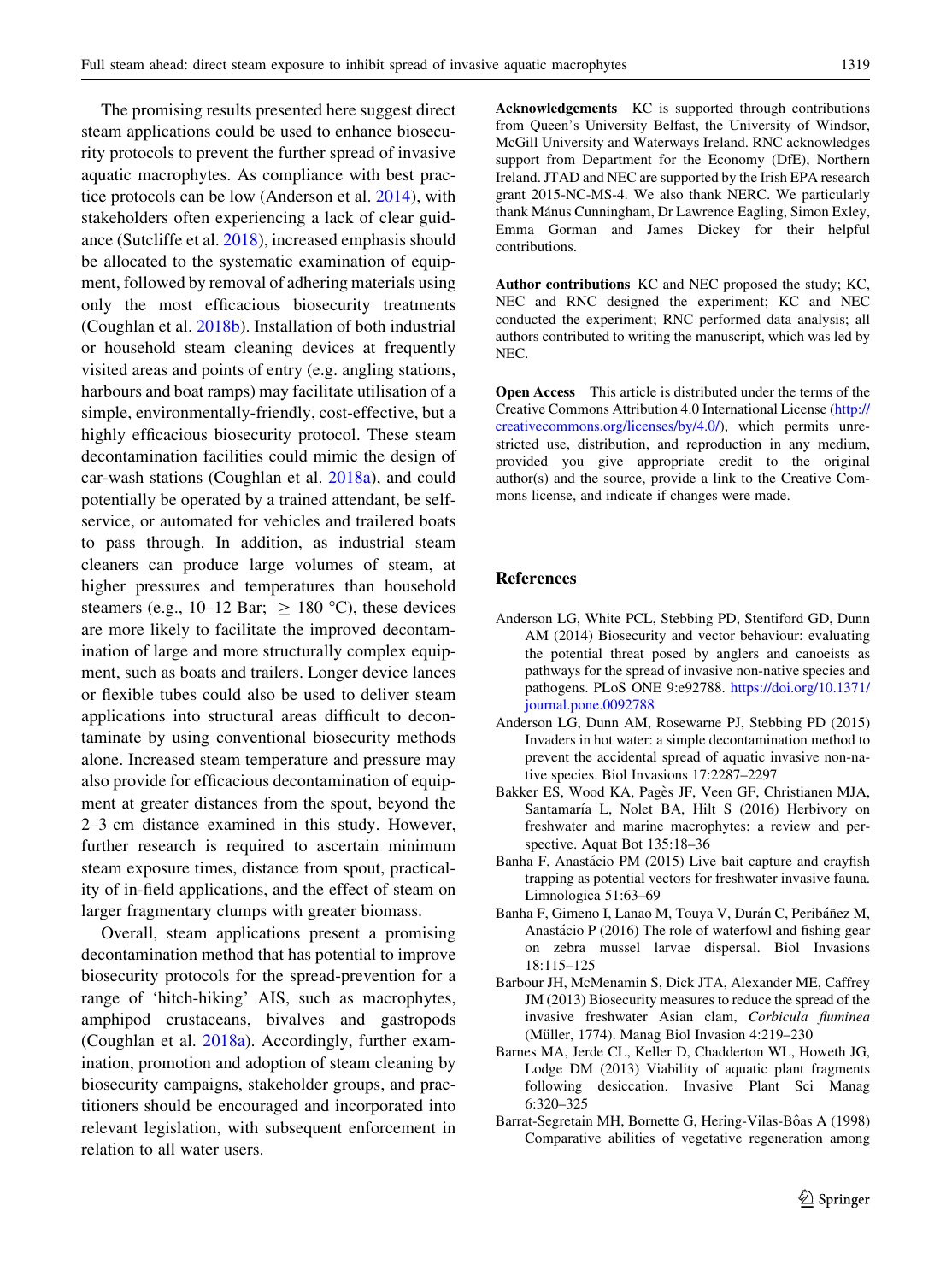<span id="page-9-0"></span>aquatic plants growing in disturbed habitats. Aquat Bot 60:201–211

- Beric B, MacIsaac HJ (2015) Determinants of rapid response success for alien invasive species in aquatic ecosystems. Biol Invasions 17:3327–3335
- Bickel TO (2015) A boat hitchhiker's guide to survival: Cabomba caroliniana desiccation resistance and survival ability. Hydrobiologia 746:123–134
- Bond W, Grundy AC (2001) Non-chemical weed management in organic farming systems. Weed Res 41:383–405
- Booy O, Mill AC, Roy HE, Hiley A, Moore N, Robertson P, Baker S, Brazier M, Bue M, Bullock R, Campbell S, Eyre D, Foster J, Hatton-Ellis M, Long J, Macadam C, Morrison-Bell C, Mumford J, Newman J, Parrott D, Payne R, Renals T, Rodgers E, Spencer M, Stebbing P, Sutton-Croft M, Walker KJ, Ward A, Whittaker S, Wyn G (2017) Risk management to prioritise the eradication of new and emerging invasive non-native species. Biol Invasions 19:2401–2417
- Briski E, Wiley CJ, Bailey SA (2012) Role of domestic shipping in the introduction or secondary spread of nonindigenous species: biological invasions within the Laurentian Great Lakes. J Appl Ecol 49:1124–1130
- Bruckerhoff L, Havel J, Knight S (2015) Survival of invasive aquatic plants after air exposure and implications for dispersal by recreational boats. Hydrobiologia 746:113–121
- Caffrey JM, Dick JTA, Lucy FE, Davis E, Niven A, Coughlan NE (2016) First record of the Asian clam Corbicula fluminea (Müller, 1774) (Bivalvia, Cyrenidae) in Northern Ireland. BioInvasions Rec 5:239–244
- Cline MG (1991) Apical dominance. Bot Rev 57:318–358
- Coughlan NE, Kelly TC, Davenport J, Jansen MAK (2017a) Up, up and away: bird-mediated ectozoochorous dispersal between aquatic environments. Freshw Biol 62:631–648
- Coughlan NE, Kelly TC, Jansen MAK (2017b) ''Step by step'': high frequency short-distance epizoochorous dispersal of aquatic macrophytes. Biol Invasions 19:625–634
- Coughlan NE, Stevens AL, Kelly TC, Dick JTA, Jansen MAK (2017c) Zoochorous dispersal of freshwater bivalves: an overlooked vector in biological invasions? Knowl Manag Aquat Ecosyst 418:42. [https://doi.org/10.1051/kmae/](https://doi.org/10.1051/kmae/2017037) [2017037](https://doi.org/10.1051/kmae/2017037)
- Coughlan NE, Cuthbert RN, Dickey JWE, Crane K, Caffrey JM, Lucy FE, Davis E, Dick JTA (2018a) Better biosecurity: spread-prevention of the invasive Asian clam, Corbicula fluminea (Müller, 1774). Manag Biol Invasion. (In Press)
- Coughlan NE, Cuthbert RN, Kelly TC, Jansen MAK (2018b) Parched plants: survival and viability of invasive aquatic macrophytes following exposure to various desiccation regimes. Aquat Bot 150:9–15
- Coughlan NE, Walsh DA, Caffrey JM, Davis E, Lucy FE, Cuthbert RN, Dick JTA (2018c) Cold as Ice: a novel eradication and control method for invasive Asian clam, Corbicula fluminea, using pelleted dry ice. Manag Biol Invasion 9:463–474
- Cuthbert RN, Coughlan NE, Crane K, Caffrey JM, MacIsaac HJ, Dick JTA (2018a) A dip or a dab: assessing the efficacy of Virasure<sup>®</sup> Aquatic disinfectant to reduce secondary spread of the invasive curly waterweed Lagarosiphon major. Manag Biol Invasion 9:259–265
- Cuthbert RN, Crane K, Dick JTA, Caffrey JM, MacIsaac HJ, Coughlan NE (2018b) Die hard: impact of aquatic disinfectants on the survival and viability of invasive Elodea nuttallii. Aquat Bot 154:11–17
- De Ventura L, Weissert N, Tobias R, Kopp K, Jokela J (2016) Overland transport of recreational boats as a spreading vector of zebra mussel Dreissena polymorpha. Biol Invasions 18:1451–1466
- Dudgeon D, Arthington AH, Gessner MO, Kawabata Z-I, Knowler DJ, Lévêque C, Naiman RJ, Prieur-Richard A-H, Soto D, Stiassny MLJ, Sullivan CA (2006) Freshwater biodiversity: importance, threats, status and conservation challenges. Biol Rev 81:163–182
- Evans CA, Kelting DL, Forrest KM, Steblen LE (2011) Fragment viability and rootlet formation in Eurasian watermilfoil after desiccation. J Aquat Plant Manag 48:57–62
- Gallardo B, Aldridge DC (2013) The 'dirty dozen': socio-economic factors amplify the invasion potential of 12 high risk aquatic invasive species in Great Britain and Ireland. J Appl Ecol 50:757–766
- Green AJ (2016) The importance of waterbirds as an overlooked pathway of invasion for alien species. Divers Distrib 22:239–247
- Heidbüchel P, Kuntz K, Hussner A (2016) Alien aquatic plants do not have higher fragmentation rates than native species—a field study from the River Erft. Aquat Sci 78:767–777
- Hoffmann MA, Raeder U, Melzer A (2014) Influence of environmental conditions on the regenerative capacity and the survivability of Elodea nuttallii fragments. J Limnol 74(1):12–20
- Hussner A, Stiers I, Verhofstad MJJM, Bakker ES, Grutters BMC, Haury J, van Valkenburg JLCH, Brundu G, Newman J, Clayton JS, Anderson LWJ, Hofstra D (2017) Management and control methods of invasive alien aquatic plants: a review. Aquat Bot 136:112–137
- Jiang J, An S, Zhou C, Guan B, Sun Z, Cai Y, Liu F (2009) Fragment propagation and colonization ability enhanced and varied at node level after escaping from apical dominance in submerged macrophytes. J Integr Plant Biol 51:308–315
- Johnson LE, Ricciardi A, Carlton JT (2001) Overland dispersal of aquatic invasive species: a risk assessment of transient recreational boating. Ecol Appl 11:1789–1799
- Kolar CS, Lodge DM (2001) Progress in invasion biology: predicting invaders. Trends Ecol Evol 16:199–204
- Kuntz K, Heidbüchel P, Hussner A (2014) Effects of water nutrients on regeneration capacity of submerged aquatic plant fragments. Ann Limnol 50:155–162
- Lafontaine R-M, Beudels-Jamar RC, Delsinne T, Robert H (2013) Risk analysis of the curly waterweed Lagarosiphon major (Ridley) Moss.—risk analysis report of non-native organisms in Belgium from the Royal Belgian Institute of Natural Sciences for the Federal Public Service Health, Food Chain Safety and Environment, p 57
- Li F, Zhu L, Xie Y, Jiang L, Chen X, Deng Z, Pan B (2015) Colonization by fragments of the submerged macrophyte Myriophyllum spicatum under different sediment type and density conditions. Sci Rep 5:11821. [https://doi.org/10.](https://doi.org/10.1038/srep11821) [1038/srep11821](https://doi.org/10.1038/srep11821)